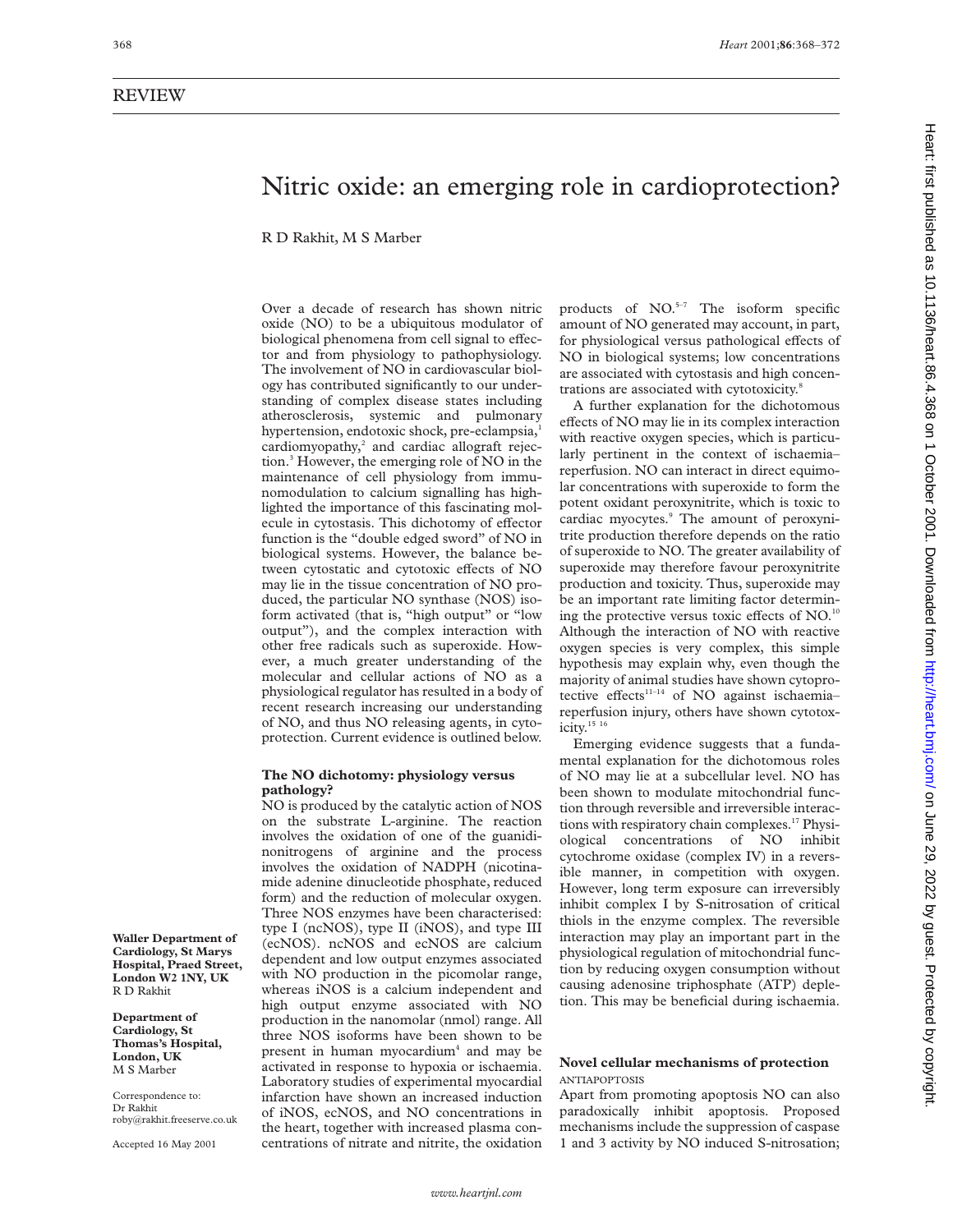cyclic guanosine monophosphate (GMP) mediated suppression of calcium mediated apoptotic cell death; and induction of the cytoprotective stress proteins heat shock protein 70 and heat shock protein 32 (haemoxygenase).<sup>18</sup>

#### ANTIOXIDANT EFFECTS

NO has been shown to induce the expression of haemoxygenase in vascular and smooth muscle cells. Haemoxygenase and carbon monoxide, the product of the breakdown of haeme by haemoxygenase, can bind the haeme moieties of NOS and soluble guanylate cyclase and thereby inhibit NO production. This may therefore provide a novel adaptive defence mechanism against the oxidative stress associated with sustained production of NO.<sup>19</sup>

# ANTI-INFLAMMATORY EFFECTS

NO has for a long time been linked to the modulation of the immune response and effects on cell mediated immunity may have a role in cytoprotection. High doses of NO have been shown to modulate the production of interleukin 12 negatively, thus reducing the T helper cell 1 immune response.<sup>20</sup> In addition NO appears to reduce polymorphonuclear leucocyte mediated endothelial dysfunction in myocardial ischaemia–reperfusion, probably through the specific interaction with adhesion molecules.<sup>21</sup>

#### CYCLIC GMP

This important second messenger is produced by the action of NO on soluble guanylate cyclase, which catalyses the conversion of guanasine triphosphate (GTP) to cyclic GMP. Cyclic GMP may exert protective effects by reducing the influx of calcium through L type calcium channels and by stimulating a cyclic GMP sensitive phosphodiesterase with a resultant reduction in concentrations of cyclic AMP. This, together with the known effect of NO in reducing myocyte contractility, $2<sup>22</sup>$  would serve to reduce oxygen consumption and energy demand.

# PRECONDITIONING

Ischaemic preconditioning is a powerful adaptive phenomenon whereby exposure to period(s) of sublethal ischaemia protects against subsequent lethal ischaemia. NO may trigger an early preconditioned state, $23$  and an extensive body of evidence has implicated NO as a trigger and mediator of late preconditioning.<sup>24</sup> The mechanism of protection by NO in late preconditioning may involve the mitochondrial potassium ATP dependent channel<sup>25</sup> and the isoform selective activation of specific protein kinase C isoforms. $26$ 

# MODULATION OF MITOCHONDRIAL FUNCTION

A reversible suppression of mitochondrial respiration has been shown to explain myocyte adaptation to chronic hypoxia without compromising cell survival or accelerating ATP depletion.27 Recent studies have shown that NO is indeed a physiological regulator of myocardial oxygen consumption<sup>28</sup> and that reduced oxygen consumption by this mechanism may contribute to cardioprotection during preconditioning.29 Mitochondrial dysfunction is a critical component of ischaemia–reperfusion injury, which is characterised by dissipation of the membrane potential, ATP depletion, induction of the mitochondrial permeability transient, and mitochondrial calcium overload.30 We have data to suggest that NO induced depolarisation of the mitochondrial membrane potential protects cardiomyocytes by reducing mitochondrial calcium overload during hypoxia–reoxygenation injury.<sup>31</sup> This may be a novel explanation linking the NO mediated modulation of mitochondrial energetics to cytoprotection.

#### INHIBITION OF MYOCARDIAL DYSTROPHIN PROTEOLYSIS

Recent exciting data have shown that NO inactivates coxsackieviral protease 2A, which cleaves human and mouse dystrophin in a dose dependent manner.<sup>32</sup> This provides a further novel mechanism for protection by NO against viral myocarditis and may explain why NO concentrations are significantly raised in idiopathic dilated cardiomyopathy.

# **NO and clinical cardioprotection**

The known physiological effects of NO in reducing left or right ventricular filling pressure, augmenting collateral coronary flow, and inhibiting platelet aggregation<sup>33</sup> provide a powerful theoretical basis for the routine use of NO in the treatment of acute coronary syndromes, myocardial infarction, and heart failure. Despite this the routine use of NO donors, such as nitrates, for clinical cardioprotection remains a controversial area. The clinical evidence for the use of NO in cardiovascular disease is reviewed.

# MYOCARDIAL INFARCTION

In a small number of myocardial infarction trials predating the thrombolytic era intravenous nitrates were thought to have beneficial effects on infarct size and mortality. Subsequent meta-analysis of these trials indicated up to a 49% reduction in mortality with the use of prolonged intravenous glyceryl trinitrate.<sup>34</sup> However, the later and larger megatrials such as ISIS-4 (fourth international study of infarct survival) $35$  and GISSI-3 (Gruppo Italiano per lo studio della sopravvivenza nell'infarto miocardico) $36$  could not confirm a beneficial effect on mortality in contradiction to previously published data. In GISSI-3 the only positive elements were a significant 10% reduction of the combined rate of death and left ventricular dysfunction in patients over the age of 70 years, and in women a more pronounced effect of lisinopril on mortality when nitrates were coprescribed. One major criticism of the ISIS-4 and GISSI-3 megatrials is the widespread use of open label oral nitrates in the placebo and control groups (62% and 57%, respectively), which may have diluted the true effects of nitrates in both studies. $37$  Of course the use of intravenous nitrates was not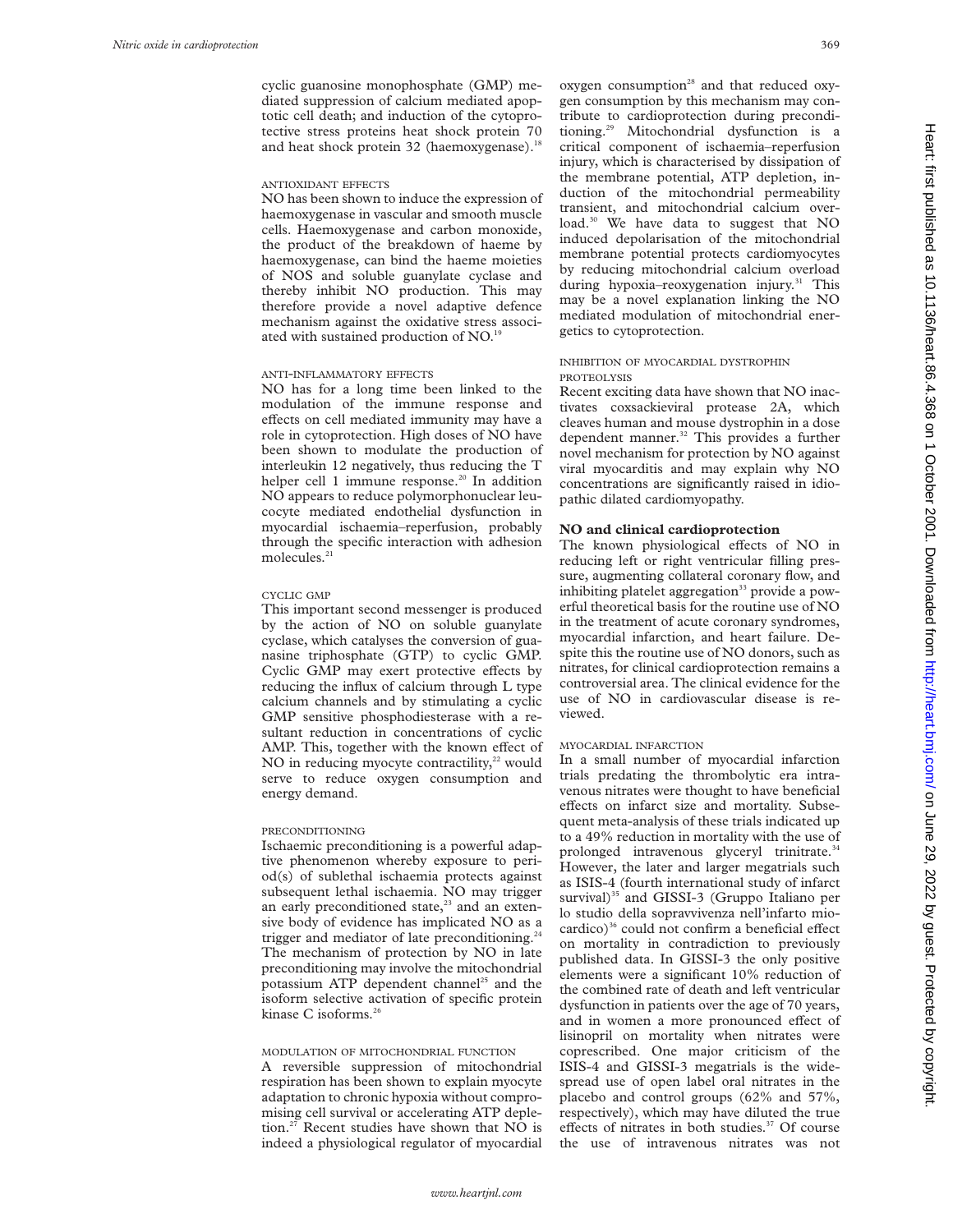addressed in these studies and no study has specifically assessed the potential benefit of nitrate treatment before myocardial infarction. The effects of the NO donor intravenous linsidomine followed by oral molsidomine within 48 hours of myocardial infarction were studied in the ESPRIM (European study of prevention of infarct with molsidomine) trial.<sup>38</sup> No reduction in mortality was seen but, as in the ISIS-4 and GISSI-3 studies, nitrates were frequently used in the placebo group.

The delay often associated with reperfusion therapy in patients with ongoing myocardial infarction provides a clear indication for the use of adjunctive cardioprotective agents. The known cytoprotective actions of NO during ischaemia-reperfusion and favourable effects on diastolic dysfunction,<sup>39</sup> often associated with reperfusion injury, provide a rationale for the use of NO releasing agents in this context.

# ANGINA

Despite clear demonstrable effects in relieving symptoms and electrocardiographic changes of ischaemia, nitrates have not been shown to influence mortality in stable or unstable angina. The observation that preinfarction angina may be a correlate of preconditioning in humans has been shown in several studies but remains controversial. In one of the largest studies analysing patients in the TIMI 4 (thrombolysis in myocardial infarction (phase 4)) study<sup>40</sup> the presence of preinfarction angina reduced the combined end points of inhospital death, severe congestive heart failure or shock from 12% in patients with no preceding angina to 4%. As expected the use of oral antianginal medication was higher in the angina group before myocardial infarction. In particular nitrate usage was 34% in the angina group compared with 14% in the no angina group, and it is interesting to speculate as to the contribution of antecedent nitrate treatment to cardioprotection.

# ANGIOPLASTY

The ACCORD (angioplastie coronaire, corvasal et diltiazem) study<sup>41</sup> investigated the effect of direct NO donors linsidomine and molsidomine on angiographic restenosis after coronary balloon angioplasty. Pretreatment with the NO donor was associated with a modest improvement in immediate angiographic result compared with diltiazem, which was maintained at six months.

#### HEART FAILURE

The beneficial haemodynamic effects of nitrates in preload reduction inducing a reduction in pulmonary and left ventricular end diastolic pressure are helpful in heart failure. A recent study of the use of intravenous nitrates in acute severe pulmonary oedema showed a significant reduction in seven day mortality.<sup>42</sup> No study has assessed the sole use of nitrates in chronic heart failure but the V-HeFT (vasodilator-heart failure) trials I and  $II^{43}$ showed that the combination of isosorbide dinitrate and hydralazine produced a 38% reduction in mortality at one year compared

with placebo or prazosin. In addition favourable effects of NO on diastolic relaxation suggest a beneficial effect in diastolic heart failure.<sup>44</sup>

# CARDIAC SURGERY

Ischaemia–reperfusion injury is an important phenomenon during cardiac surgery and the pharmacological manipulation of cardioplegic solutions is a powerful clinical tool in the preservation of myocardial integrity. Two studies have addressed the cardioprotective role of NO during cardiac surgery by supplementation of blood cardioplegia with L-arginine<sup>45</sup> and SPM-5185, a cysteine containing NO donor.<sup>46</sup> These agents respectively produced both reduced infarct size and improved postischaemic contractile performance. If NO can precondition the myocardium then NO releasing agents may also have a protective role before routine cardiac surgery.

# **NO donors**

The development of a number of NO donors has allowed the investigation and application of biologically active NO in experimental research and therapeutic trials. However, commercially available compounds vary considerably in the rate, amount of NO release, and the possibility that some agents also release other radicals.

- + **Glyceryl trinitrate** as an organic nitrate requires the biotransformation of nitrate to release NO. This is a multistep enzymatic process, involving the formation of S-nitrosothiols, dependent on the availability of glutathione.
- **SIN-1** is the hepatic metabolite of molsidomine, which is available in systemic form (linsidomine). SIN-1 releases nitrate, nitrite, and superoxide anions during the liberation of NO.
- **SNP**, a nitroprusside dianion consisting of a complex of ferrous ion with five cyanide ions, releases NO by interaction with a thiol reducing agent in the presence of light.
- **SNAP** is a nitrosothiol that directly releases NO slowly without prior biotransformation. The long half life leads to prolonged action and stable release pharmacokinetics.
- **DETA-NO** is a diazenium diolate with a 20 hour half life. The prolonged duration of action opens up a therapeutic potential for this compound.
- + **NO aspirins** are a new class of NO donors attached to an aspirin moiety originally designed for gastric mucosal protection. Examples are NCX 4016 and NCX 4215.<sup>47</sup>

# **Drugs with NO modulating properties** ADENOSINE

This purine nucleotide produces NO via the activation of constitutive NOS (cNOS). Apart from its vasodilatory and atrioventricular nodal blocking actions it is thought to be an important trigger of preconditioning in animals and patients.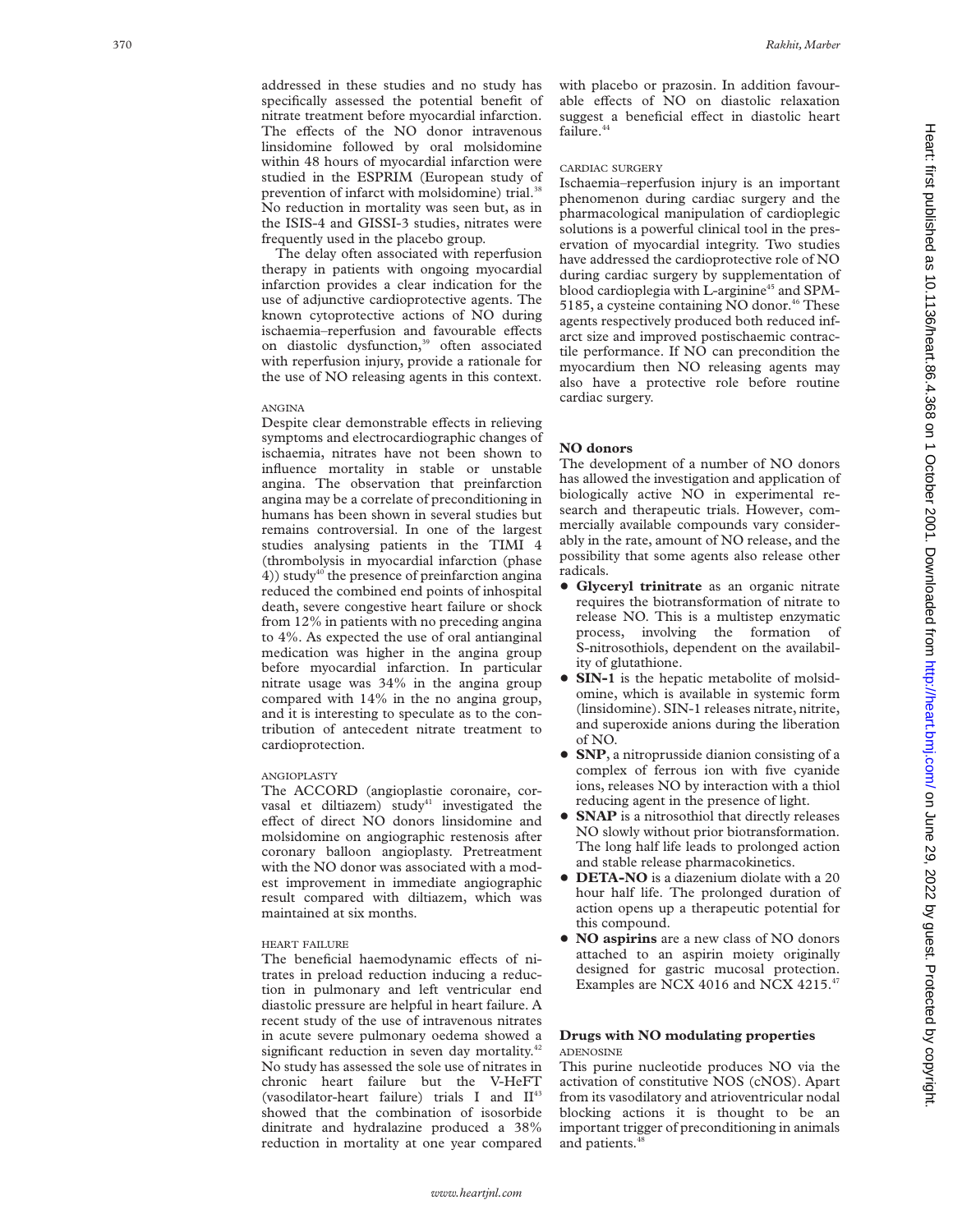# SILDENAFIL

Originally developed as an antihypertensive, the cyclic GMP type V phosphodiesterase inhibitor sildenafil (Viagra; Pfizer) has revolutionised the treatment of erectile impotence. Sildenafil has been shown to enhance flow mediated vasodilation in patients with chronic heart failure,<sup>49</sup> and the development of new and more cardiospecific cyclic GMP phosphodiesterase inhibitors may well herald a new era of cardioprotective agents for use in clinical cardiology.

# **STATINS**

Substantial interest has focused on the noncholesterol lowering or pleiotropic effects of this group of drugs. The statins have favourable effects on endothelial function and NO may be implicated in the mechanism. Pravastatin sodium has been shown to cause endothelial dependent vasorelaxation of aortic rings by activating cNOS and releasing NO in a dose dependent manner.<sup>50</sup> The mechanism of cNOS activation by statins is unknown.

#### NICORANDIL

Nicorandil is a selective potassium dependent ATP channel blocker but also has an NO releasing moeity. It has been implicated in the preconditioning phenomenon and shown to be protective in unstable angina.<sup>51</sup> It is possible that the NO producing effect of this drug contributes to its cardioprotective properties.

ANGIOTENSIN CONVERTING ENZYME INHIBITORS Angiotensin converting enzyme (ACE) inhibitors prevent the breakdown of bradykinin that in turn increases NO production by the activation of cNOS. ACE inhibitors appear to have a number of protective effects independent of ACE inhibition. Recent evidence suggests that this might be explained by an NO mediated improvement in endothelial function.<sup>52</sup>

# NEVIBOLOL

Nevibolol is a new cardioselective  $\beta$  blocker with NO modulating properties<sup>53</sup> licensed for treating hypertension. However, these combined effects may prove useful in the treatment of coronary disease and heart failure.

## AMLODIPINE

This calcium blocker was found unexpectedly to release NO from coronary microvessels through a kinin mediated mechanism.<sup>54</sup> Amlodipine also releases NO from coronary microvessels in human failing hearts, which may have provided a novel mechanism for its cardioprotective effects in a recent heart failure trial<sup>5</sup>

Evidence for the NO mediated effects of ACE inhibitors, amlodipine, and nevibolol is speculative and controversial. Further evidence is needed to explore the potential NO modulating properties of these drugs.

# **Conclusion**

NO will remain one of nature's fascinating molecules and provide cardiovascular scientists with a tool to understand further the workings

of complex physiological systems. A greater understanding of the molecular basis of NO mediated actions in cellular homeostasis will allow us to harness its actions as a potentially powerful cardioprotective agent. What is first needed is the development of more refined pharmacological NO donors together with clinical trials based on emerging biological principles. This may lead to the use of NO type agents as adjunctive pharmacotherapy for use in the future management of acute coronary syndromes, before high risk percutaneous transluminal coronary angioplasty, surgical cardioplegia, and heart failure.

- 1 Warren JB, Pons F, Brady AJB. Nitric oxide biology: implications for cardiovascular therapeutics. *Cardiovasc Res* 1994;**28**:25–30.
- 2 Habib FM, Springall DR, Davies GJ, *et al*. Tumour necrosis factor and inducible nitric oxide synthase in dilated cardio-myopathy. *Lancet* 1996;**347**:1151–5.
- 3 Szabolcs MJ, Ravalli S, Minanov O, *et al*. Apoptosis and increased expression of inducible nitric oxide synthase in<br>human allograft rejection. Transplantation 1998;65:804-12.
- 4 Kelly RA, Balligand J-L, Smith TW. Nitric oxide and cardiac function. *Circ Res* 1996;**79**:363–80.
- 5 Akiyama K, Suzuki P, Grant P, *et al*. Oxidation products of nitric oxide, NO<sub>2</sub> and NO<sub>3</sub>, in plasma after experimental myocardial infarction. *J Mol Cell Cardiol* 1997;29:1–9.
- 6 Lecour S, Maupoil V, Zeller M,*et al*. Levels of nitric oxide in the heart after experimental myocardial ischaemia. *J Cardiovasc Pharmacol* 2001;**37**:55–63.
- 7 Felaco M, Grilli A, Gorbunov N, *et al*. Endothelial NOS expression and ischemia-reperfusion in isolated working rat heart from hypoxic and hyperoxic conditions. *Biochim Bio-*<br> *phys Acta* 2000;**1524**:203–11.<br>
8 Lincoln J, Hoyle CHV, Burnstock G. Basic principles and
- recent advances. In: Lincoln J, Hoyle CHV, Burnstock G, eds. *Nitric oxide in health and disease.* Cambridge: Cambridge University Press, 2997:12–27. 9 Ishida H, Ichimori K, Hirota Y, *et al*. Peroxynitrite-induced
- cardiac myocyte injury. *Free Radic Biol Med* 1996;**20**:343–
- 50. 10 Beckman JS, Crow JP. Pathological implications of nitric oxide, superoxide and peroxynitrite formation. *Biochem Soc Trans* 1992;**21**:330–4. 11 Agullo L, GarciaDorado D, Inserte J, *et al*. L-arginine limits
- myocardial cell death secondary to hypoxia-reoxygenation by acGMP-dependent mechanism. *Am J* 1999;**45**:H1574– 80. 12 Jones SP, Girod WG, Palazzo AJ, *et al*. Myocardial
- ischemia-reperfusion injury is exaccerbated in the absence of endothelial nitric oxide synthase. *Am J Physiol (Heart Circ Physiol)* 1999;**276**:H1567–73.
- 13 Siegfried MR, Erhardt J, Rider T, *et al*. Cardioprotection and attenuation of endothelial dysfunction by organic nitric oxide donors in myocardial ischemia-reperfusion. *J Phar-*
- *macol Exp Ther* 1992;260:668–75.<br>14 Johnson G III, Tsao PS, Lefer AM. Cardioprotective effects of authentic nitric oxide in myocardial ischemia with reper-fusion. *Crit Care Med* 1991;**19**:244–52. 15 Woolfson RG, Patel VC, Nield GH, *et al*. Inhibition of nitric
- oxide synthesis reduces infarct size by an adenosine-
- dependent mechanism. *Circulation* 1995;**91**:1545–51. 16 Cope JT, Banks D, Laubach VE,*et al*. Sodium nitroprusside exacerbates myocardial ischemia-reperfusion injury. *Ann Thorac Surg* 1997;**64**:1656–9.
- 17 Cassina A, Radi R Differential inhibitory action of nitric oxide and peroxynitrite on mitochondrial electron trans-port. *Arch Biochem Biophys* 1996;**328**:309–16.
- 18 Kim Y-M, de Vera ME, Watkins SC, *et al*. Nitric oxide protects cultured rat hepatocytes from tumour necrosis factor-á-induced apoptosis by inducing HSP 70 expression. *J Biol Chem* 1997;**272**:1402–11.
- 19 Siow RCM, Sato H, Mann GE Heme oxygenase-carbon monoxide signalling pathway in atherosclerosis: anti-atherogenic actions of bilirubin and carbon monoxide. *Cardiovasc Res* 1999;**41**:385–94.
- 20 Lamas S, Perez-Sala D, Moncada S Nitric oxide: from discovery to the clinic. *Trends Pharmacol Sci* 1998;**19**:436–8.
- 21 Vinten-Johansen J, Zhao ZQ, Nakamura M, *et al*. Nitric oxide and the vascular endothelium in myocardial ischemia-reperfusion injury. *Ann NY Acad Sci* 1999;**874**: 354–70.
- 22 Brady AJB, Warren JB, Poole-Wilson PA, *et al*. Nitric oxide attenuates cardiac myocyte contraction. *Am J Physiol* 1993; **265**:H176–82.
- 23 Rakhit RD, Edwards RJ, Mockridge JW, *et al*. Nitric oxideinduced cardioprotection in cultured rat ventricular myocytes. *Am J Physiol Heart Circ Physiol* 2000;**278**: H1211–7.
- 24 Bolli R, Dawn B, Tang X-L, *et al*. The nitric oxide hypothesis of late preconditioning. *Basic Res Cardiol* 1998;**93**:325–
- 38. 25 Sasaaki N, Sato T, Ohler A, *et al*. Activation of mitochondrial ATP-dependent potassium channels by nitric oxide. *Circulation* 2000;**101**:439–45.